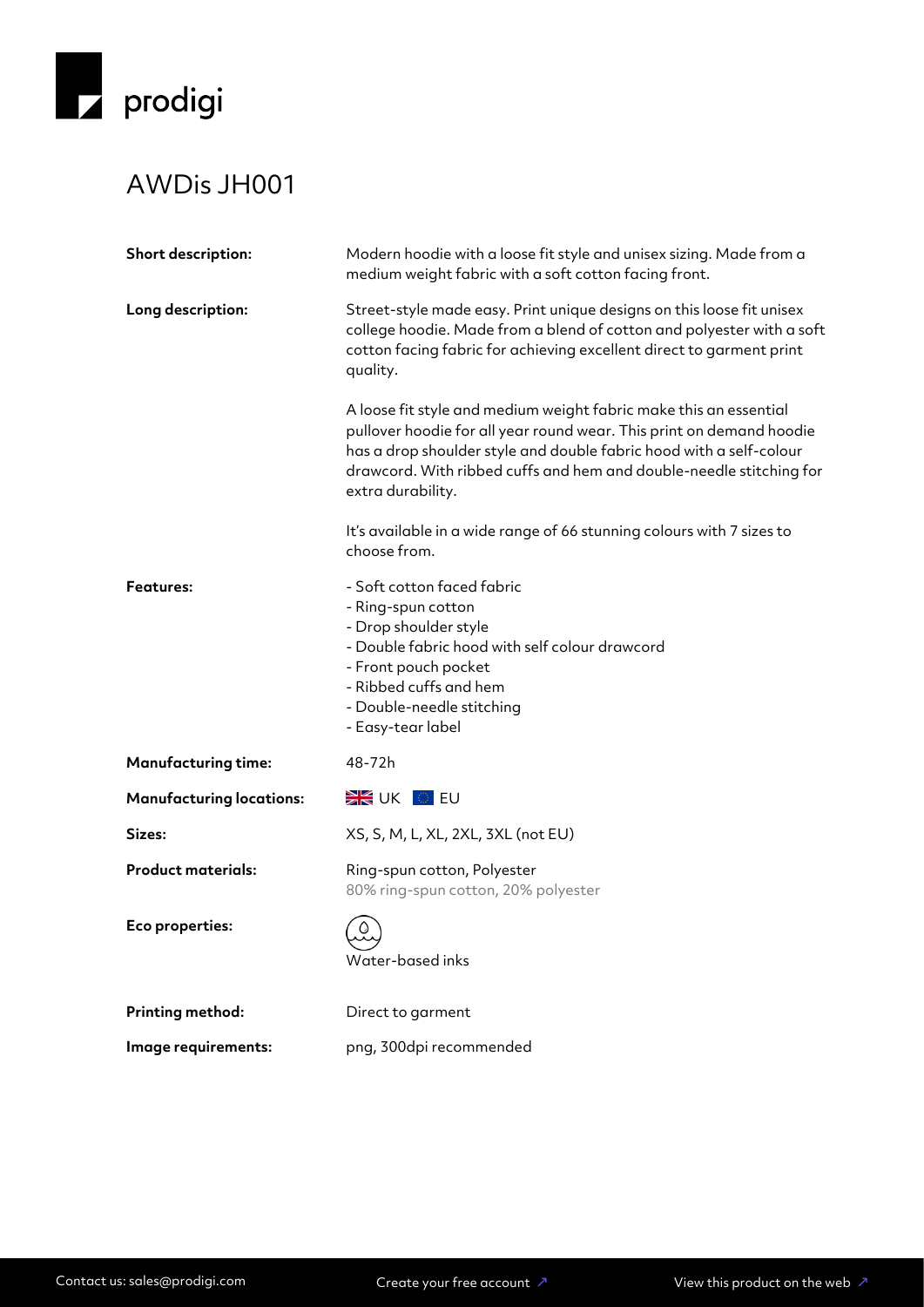

Not all colours available from all locations.

**Care instructions:** Machine wash at a low heat.

Wash garments inside-out, with similar colours.

Avoid using bleach. Use non-chlorine bleach if necessary.

Do not use fabric softeners.

Tumble dry on a low cycle. Hang-dry for longer life.

Cool iron inside-out. Do not iron directly on the print.

Do not dry clean.